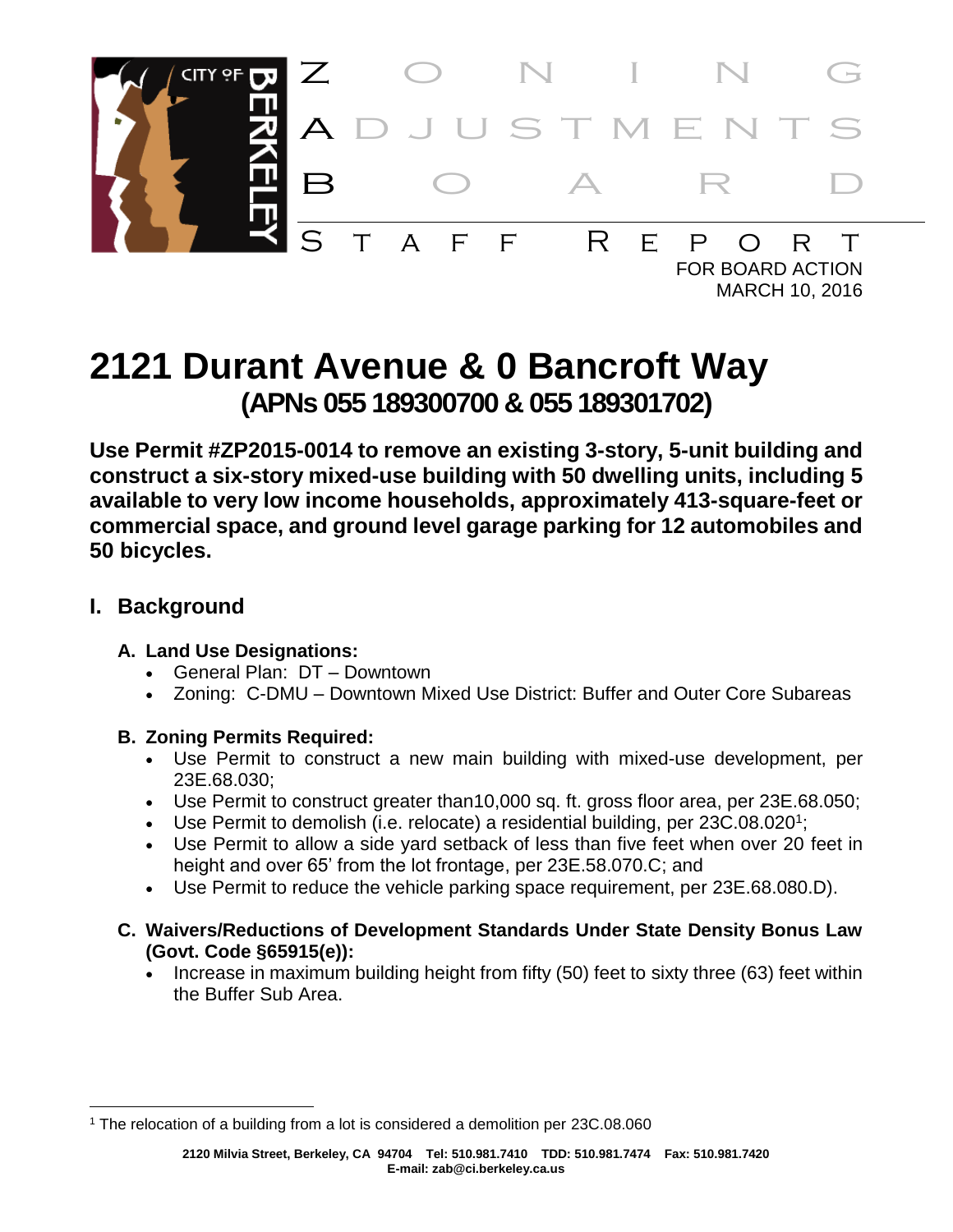- **D. CEQA Determination:** Categorically exempt pursuant to Section 15332 of the CEQA Guidelines ("In-Fill Development Projects").
	- The proposed project is consistent with the applicable General Plan designation and policies (see "General Plan Consistency" for further discussion), and with the applicable zoning designation and regulations, with the exception of mandated density bonus waivers/modifications (see under "Key Issues" for further discussion).
	- The project occurs within the Berkeley city limits on a project site of no more than five acres substantially surrounded by urban uses.
	- The site was previously developed and has no value as habitat for endangered, rare or threatened species.
	- The project would not result in any significant effects related to traffic (see under "Key Issues" for further discussion), noise, air quality or water quality.

The site can be adequately served by all required utilities and public services.

Furthermore, none of the exceptions in CEQA Guidelines Section 15300.2 apply, as follows: (a) the site is not located in an environmentally sensitive area, (b) there are no cumulative impacts, (c) there are no significant effects, (d) the project is not located near a scenic highway, (e) the project site is not located on a hazardous waste site pursuant to Government Code Section 65962.5, and (f) the project will not affect any historical resource (see under "Committee Review–Landmarks Preservation Commission" for further discussion).

#### **D. Parties Involved:**

| • Applicant      | Darshan Amrit, Kahn Design Associates, 1810 Sixth St.,<br>Berkeley, CA 94710 |
|------------------|------------------------------------------------------------------------------|
| • Property Owner | Vero Properties, LLC, 2278 Shattuck Ave., Berkeley, CA<br>94704              |

| --<br>Date        | <b>Action</b>                               |
|-------------------|---------------------------------------------|
| January 22, 2015  | <b>Application Submitted</b>                |
| October 1, 2015   | <b>LPC Design Review Referral</b>           |
| October 15, 2015  | <b>DRC: Preliminary Design Review</b>       |
| November 19, 2015 | DRC: Preliminary Design Review - Approved   |
| December 12, 2015 | <b>Application Deemed Complete</b>          |
| February 25, 2016 | <b>Public Hearing Notices Mailed/Posted</b> |
| March 10, 2016    | <b>ZAB Hearing</b>                          |

#### **Table 1: Project Chronology**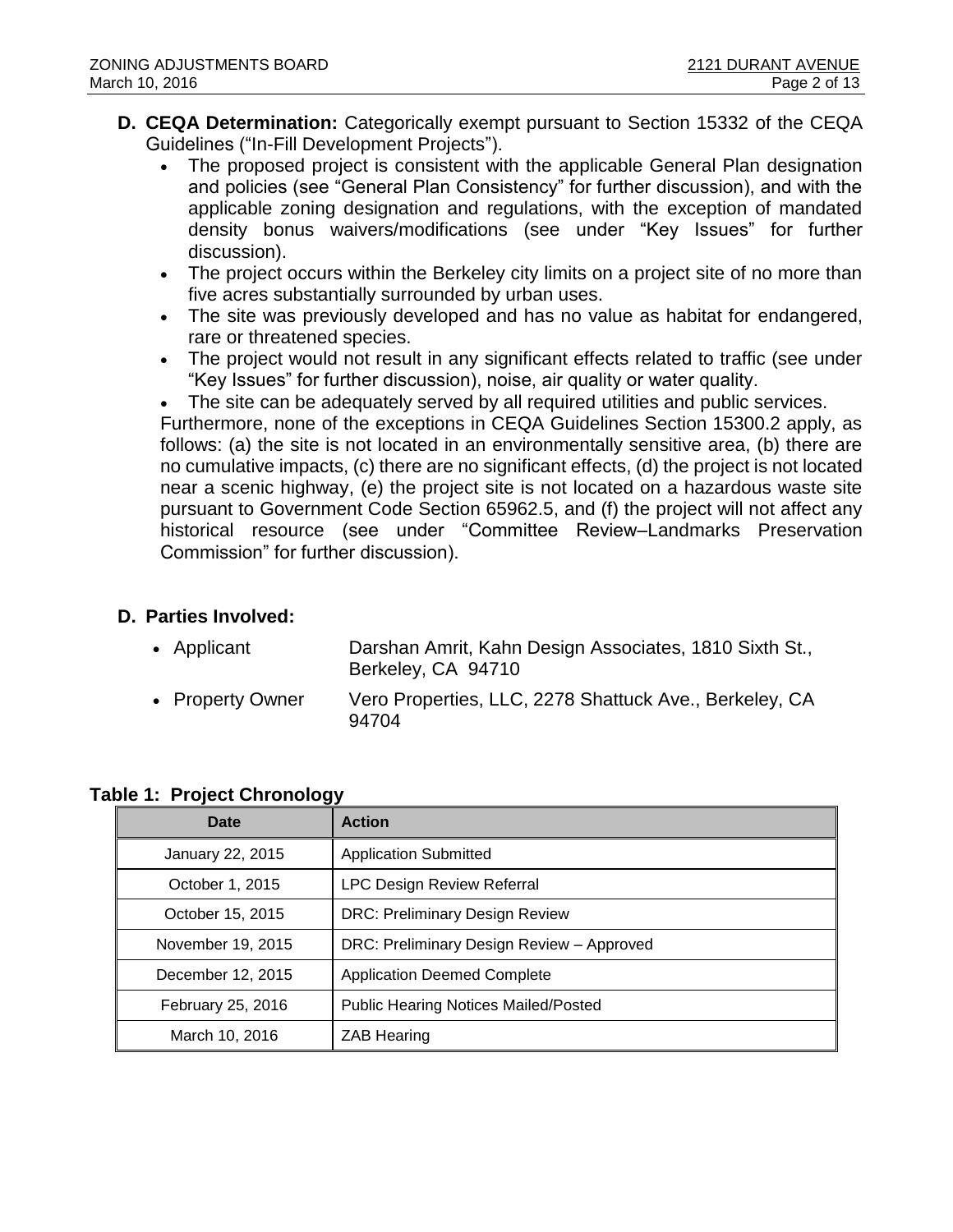# **Figure 1: Vicinity Map**

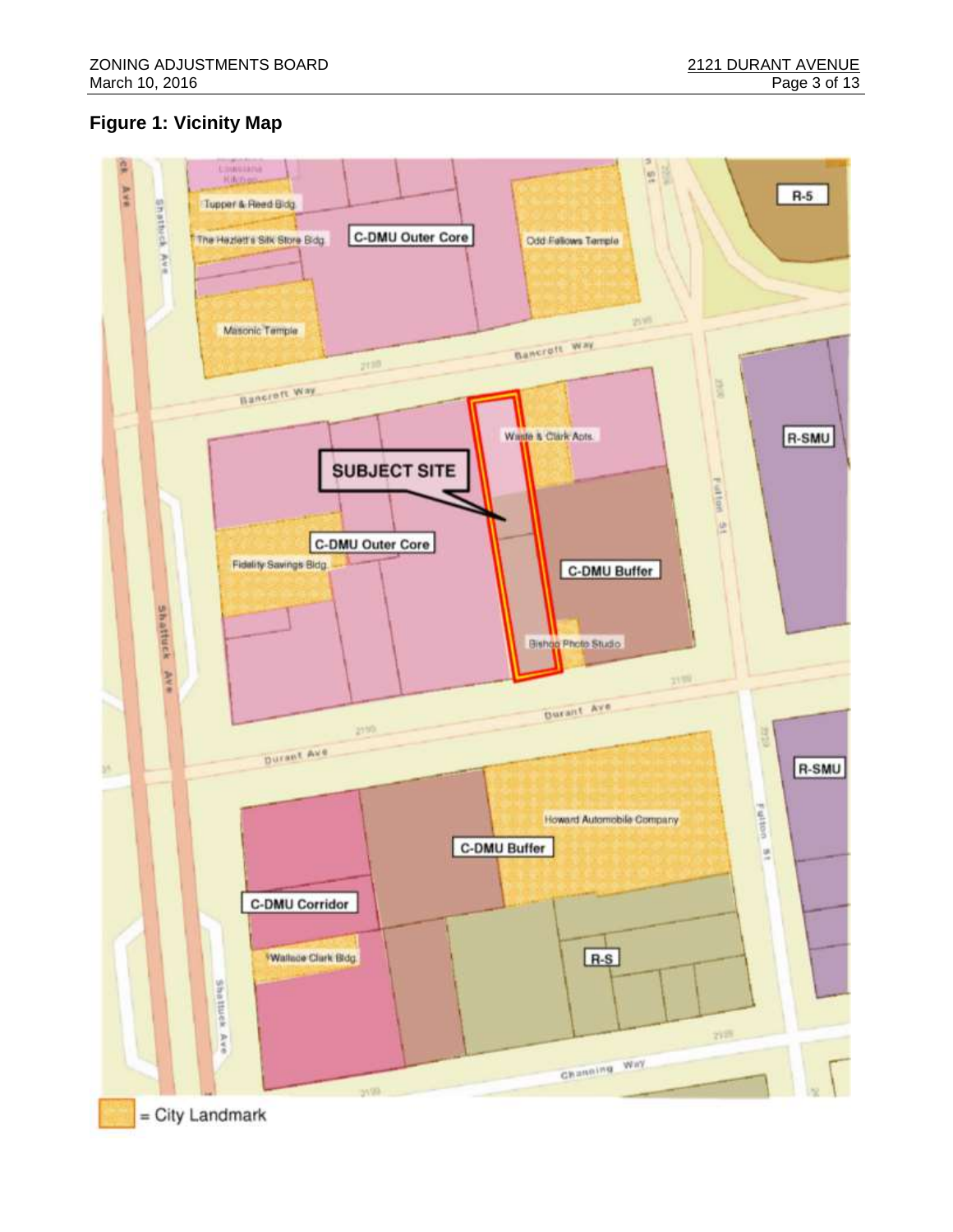# **Figure 2: Site Plan**

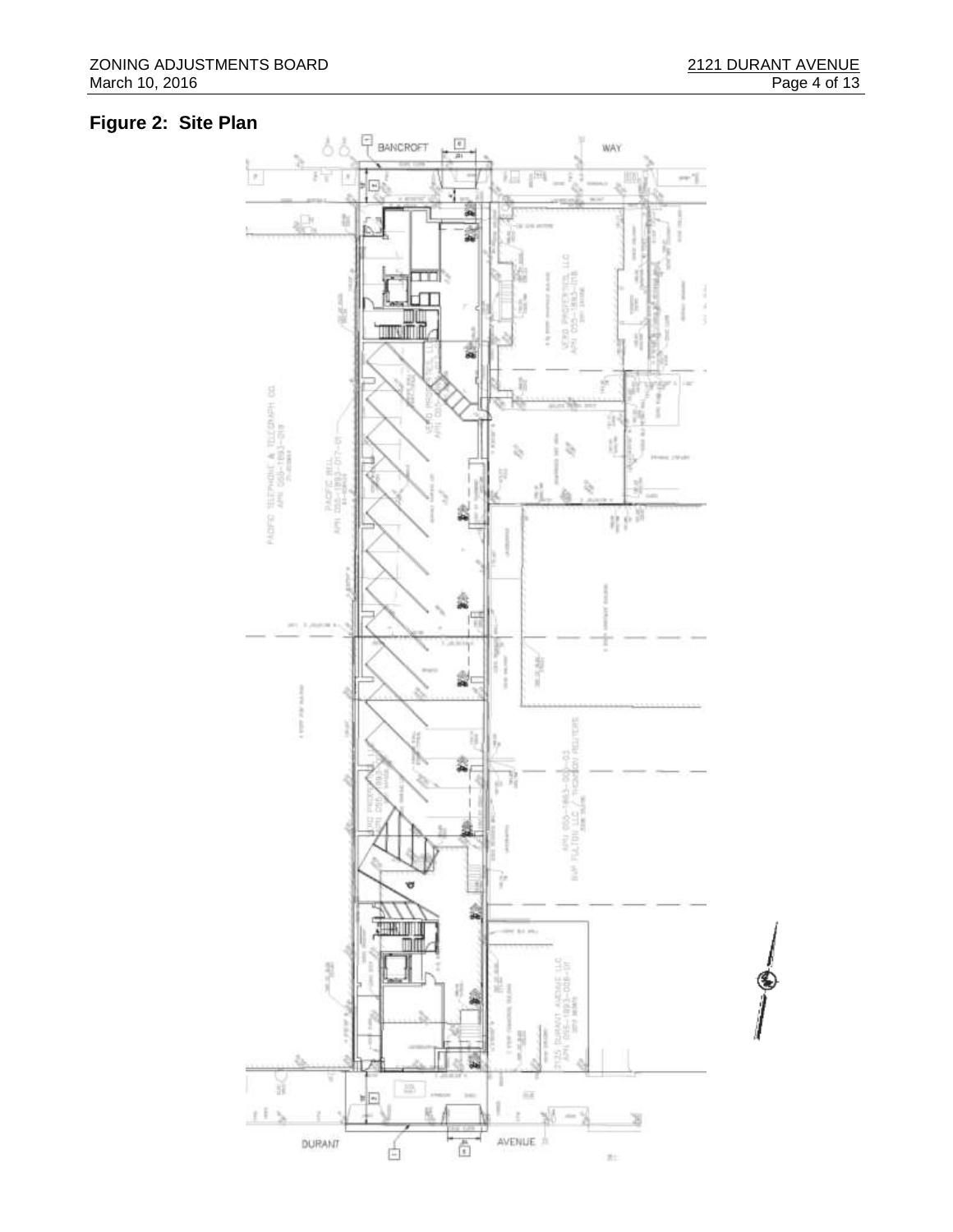#### **Table 2: Land Use Information**

| Location                |              | <b>Existing Use</b>                                                       | <b>Zoning District</b>    | <b>General Plan</b><br><b>Designation</b> |
|-------------------------|--------------|---------------------------------------------------------------------------|---------------------------|-------------------------------------------|
| <b>Subject Property</b> |              | Multi Family & Parking Lot                                                | C-DMU Buffer & Outer Core | Downtown                                  |
|                         | <b>North</b> | Mixed-Use                                                                 | C-DMU Outer Core          | Downtown                                  |
| Surrounding             | South        | Retail, Parking Lot, Toyota garage                                        | C-DMU Buffer              | Downtown                                  |
| Properties              | East         | Bishop Art Studio, 4-story mixed-use<br>building, 3-story Apart. Building | C-DMU Buffer & Outer Core | Downtown                                  |
|                         | West         | AT&T Building, bank                                                       | C-DMU Outer Core          | Downtown                                  |

# **Table 3: Special Characteristics**

| <b>Characteristic</b>                                        | <b>Explanation</b>                                                                                                                                                                                                                                                                                                                          |  |  |  |
|--------------------------------------------------------------|---------------------------------------------------------------------------------------------------------------------------------------------------------------------------------------------------------------------------------------------------------------------------------------------------------------------------------------------|--|--|--|
| <b>Affordable Housing Mitigations</b><br>(Per BMC 22.20.065) | The project is subject to the ordinance and will provide 10% Very<br>Low Income (VLI) Below Market Rate (BMR) units or pay an in lieu<br>fee. A minimum of 3 VLI BMR units will be provided on site (see<br>Density Bonus section below).                                                                                                   |  |  |  |
| <b>Density Bonus</b>                                         | The project will provide 7% or 3 VLI BMR units plus 2 additional<br>BMR units per Government Code Section 65915(c)(3). The project,<br>therefore, qualifies for 25%, or 11 density bonus units with<br>accompanying modifications and one concession. The applicant has<br>elected to incorporate 9 density bonus units and no concessions. |  |  |  |
| Green Building                                               | Project is required under C-DMU zoning to qualify for a minimum<br>LEED Gold rating or equivalent.                                                                                                                                                                                                                                          |  |  |  |
| <b>Historic Resources</b>                                    | The building proposed for relocation is listed on the State Historical<br>Resource Inventory (SHRI). There are two abutting landmark<br>properties to the east (Waste & Clark Apts. and the Bishop Photo<br>Studio). See discussion under Landmarks Preservation Commission<br>below.                                                       |  |  |  |
| <b>Rent Controlled Units</b>                                 | The 5-unit building to be relocated is rent controlled. Relocation of<br>the building will not require a new Certificate of Occupancy so the<br>rent controlled units will be preserved.                                                                                                                                                    |  |  |  |
| Soil/Groundwater Contamination                               | Proposed project is located within a Toxic Division's Environmental<br>Management Area. The applicant submitted a Phase I<br>Environmental Assessment and the project will be subject to<br>standard soil/groundwater conditions of approval (Soil and<br>Groundwater Management Plan).                                                     |  |  |  |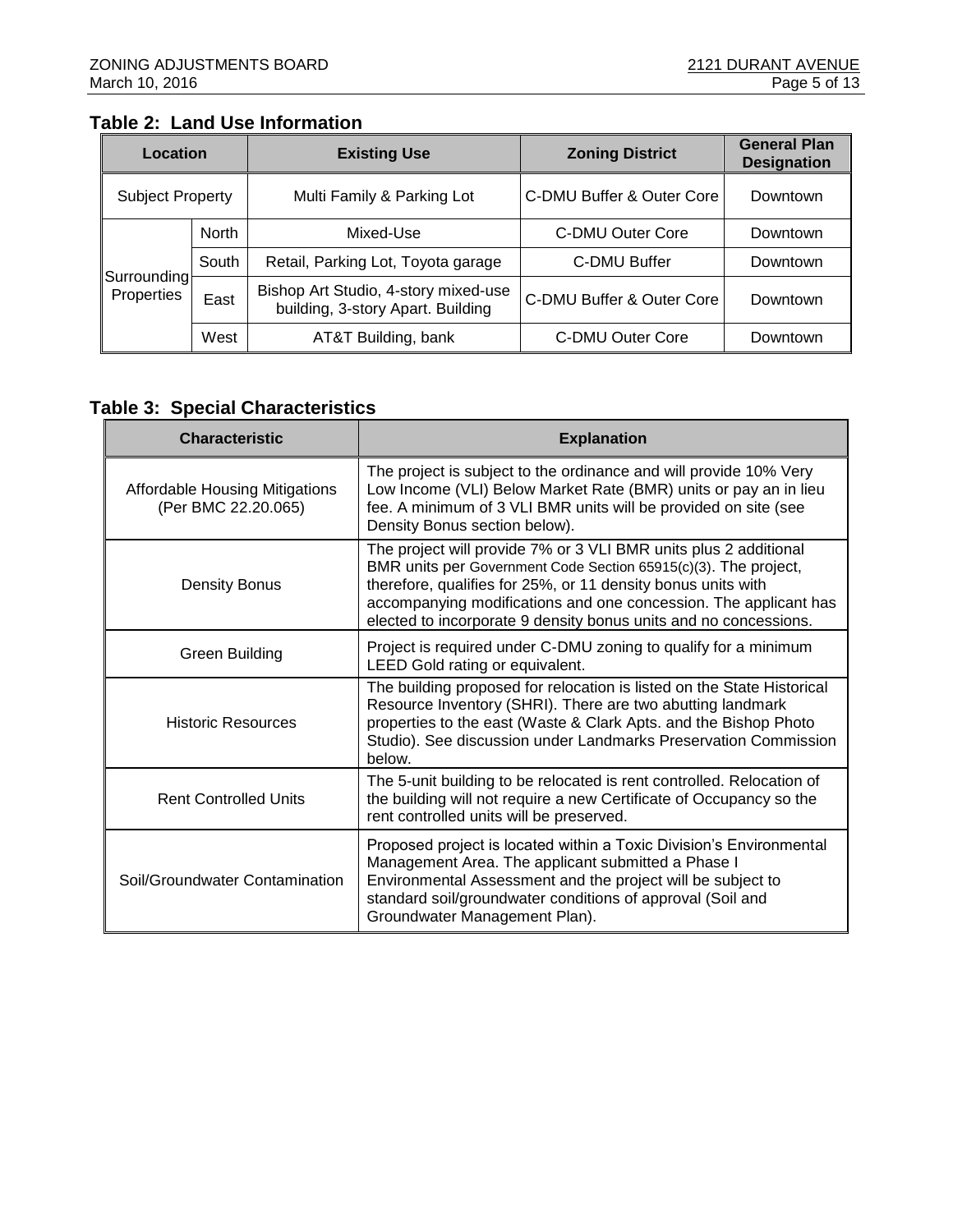#### **Table 4: Development Standards**

| <b>Standard</b><br>BMC Sections 23E.68.070-080 |                                                |                                           |           | <b>Existing</b> | <b>Proposed Total</b> | <b>Permitted/</b><br><b>Required</b>                                              |                                                                            |
|------------------------------------------------|------------------------------------------------|-------------------------------------------|-----------|-----------------|-----------------------|-----------------------------------------------------------------------------------|----------------------------------------------------------------------------|
| Lot Area (sq. ft.)                             |                                                |                                           |           | $5,200 + 5,070$ | 10,270                |                                                                                   |                                                                            |
| Gross Floor Area (sq. ft.)                     |                                                |                                           |           | 3,541           | 41,388                |                                                                                   |                                                                            |
| Dwelling                                       | Total                                          |                                           |           | 5               | 50                    |                                                                                   |                                                                            |
| Units                                          | Affordable                                     |                                           |           | $\mathbf 0$     | $3 - 5$               | 3 min VLI + 2 $\omega$ current rate <sup>1</sup><br>(required for Density Bonus)  |                                                                            |
|                                                | @ Roof                                         |                                           |           | 32.5            | 63                    | Buffer:<br>50 (60 w/UP)                                                           | Outer Core:<br>60 (75 w/UP)                                                |
| Maximum<br><b>Building</b>                     |                                                | @ Parapet                                 |           | n/a             | 66                    | +5 over roof                                                                      |                                                                            |
| Height<br>(f <sub>t</sub> )                    | @ Mechanical<br>Penthouse                      |                                           |           | n/a             | 69                    | per AUP 23E.04.020.C<br>$(< 15\%$ roof area)                                      |                                                                            |
|                                                |                                                | <b>Stories</b>                            |           | $\overline{3}$  | 6                     |                                                                                   |                                                                            |
|                                                | Front<br>(Durant)                              |                                           |           | 14.25           | $\mathbf 0$           | $0 - 5$ Max. (where building height $\leq$ 20')<br>O (where building height >20') |                                                                            |
|                                                | Front<br>(Bancroft)                            |                                           |           | n/a             | 1.5                   |                                                                                   |                                                                            |
| <b>Building</b>                                |                                                | West<br>Side<br>frontage)<br>East<br>Side | $0 - 65'$ | 7.7             | $\mathbf 0$           |                                                                                   | $0$ (building height $\leq$ 20')<br>$5$ (building height >20'- $\leq$ 75') |
| <b>Setbacks</b><br>(f <sub>t</sub> )           |                                                |                                           | >65'      | n/a             | $\mathbf 0$           | $5$ (building height >20'- $\leq$ 75')                                            | 0 (building height $\leq$ 20')                                             |
|                                                | distance from lot                              |                                           | $0 - 65'$ | $\overline{2}$  | $\mathbf 0$           | 0 (building height $\leq$ 20')<br>$5$ (building height >20'- $\leq$ 75')          |                                                                            |
|                                                |                                                |                                           | >65'      | n/a             | 0                     |                                                                                   | 0 (building height $\leq$ 20')<br>$5$ (building height >20'- $\leq$ 75')   |
|                                                | Lot Coverage (%)                               |                                           |           | 14              | 94.3                  |                                                                                   |                                                                            |
|                                                |                                                | Usable Open Space (sq. ft.)               |           | 328             | 4,636                 | 4,000 (80 sq. ft per DU)                                                          |                                                                            |
|                                                | Privately Owned Public Open<br>Space (sq. ft.) |                                           |           | $\Omega$        | $\mathbf 0$           | 4 (1 sq. ft per 50 sq. ft.)                                                       |                                                                            |
|                                                |                                                | Automobile                                |           | 21              | 13                    | 17 (for DUs: 1:3 units)                                                           |                                                                            |
| Parking                                        |                                                | <b>Bicycle</b>                            |           | 0               | 50                    | 0                                                                                 |                                                                            |

1. Per Government Code Section 65915(c)(3), see Discussion under Key Issue Density Bonus below.

2. Includes 1,520 square feet of Useable Open Space on adjacent parcel 2126 Bancroft.

# **II. Project Setting**

**A. Neighborhood/Area Description:** The subject site is located within, and surrounded by the Downtown Mixed Use District and is split zoned between the Outer Core and Buffer Subareas. The neighborhood is a mixed residential and commercial district with a range of predominantly four- to five-story buildings; the one exception being the adjacent one-story Bishop Photo studio at 2125 Durant Avenue. Several of the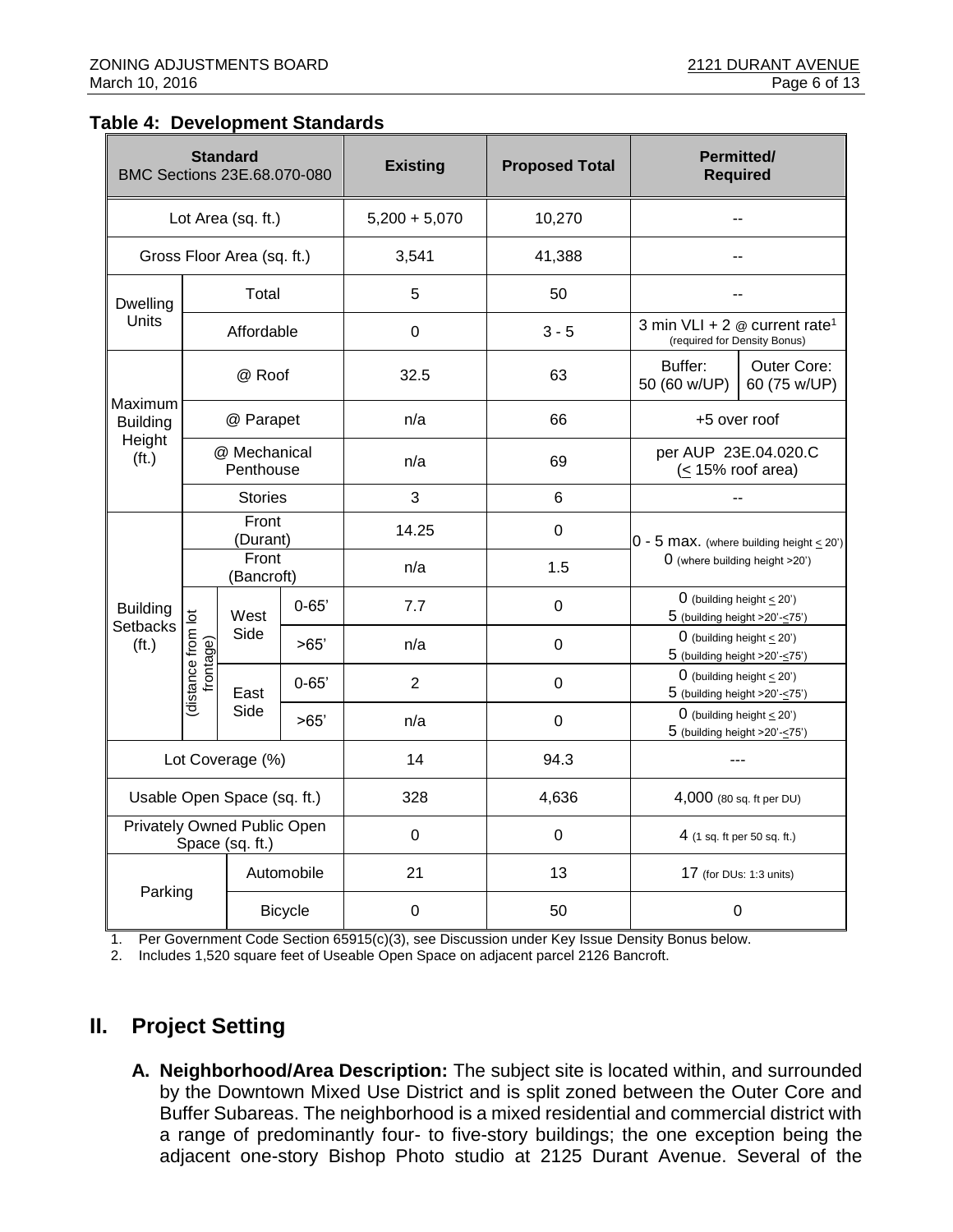buildings, including the adjacent Bishop Photo Studio and Waste & Clark Apartments at 2126 Bancroft Way, are City Landmarks. The neighborhood is influenced by the vibrant commercial district of Shattuck Avenue at western boundary, and by the commercial services and multi-family housing of UC Berkeley less than one block to the northeast. The project neighborhood is well serviced by public transportation, including BART and AC Transit bus routes.

**B. Site Conditions:** The subject site is comprised of two separate, relatively flat parcels [2121 Durant Avenue and 0 Bancroft Way (055 189301702)] located mid-block between Durant Avenue to the south and Bancroft Way on the north, and between Shattuck Avenue on the west and Fulton Street on the east. The parcel at 2121 Durant Avenue is a 5,200-square-foot, 40' x 130' lot currently developed with a three-story, wood clapboard house that was built in 1901. The, second parcel abutting to the north, is a 5,070-square-foot, 39' x 130' lot currently developed with a parking lot.

# **III. Project Description**

The project proposes to relocate the existing three-story, five-unit building to 1940 Haste Street (see UP ZP#2015-0015), demolish the existing garage, and merge the lots (APNs 055 189300700 and 055 189301702) to allow construction of a 41,533-square-foot, sixstory, mixed use building with the following main components:

- Ground floor retail (413 square feet) and garage parking for 12 automobiles and 50 bicycles;
- Five residential levels with 50 Dwelling, comprised of 10 studios, 30 1-bedroom, 2 2-bedroom, and 18 3-bedroom units; and
- Useable open space comprised of: 1,002 square feet of private patios, 2,390 square feet of private balconies, a 476-square-foot common on-site patio; and a 1,520-square-foot shared courtyard on the adjacent property at 2126 Bancroft Way.

# **IV. Community Discussion**

- **A. Neighbor/Community Noticing:** Prior to submitting this application to the city, the applicant invited interested neighborhood organizations as well as owners and occupants within 300 feet of the project to a project preview meeting that was held on January 8, 2013, and attended by six people. Prior to submitting an application, a preapplication poster was erected by the applicant in January 2015. On February 25, 2016, the City mailed public hearing notices to property owners and occupants within 300 feet of the subject site, and to interested neighborhood organizations and the City posted notices within the neighborhood in three locations. At the time of this writing, staff has not received any communications regarding the project.
- **B. Landmarks Preservation Commission:** The project includes the relocation of the five-unit residential structure from the source site at 2121 Durant Avenue. The applicant submitted a separate Use Permit application (ZP2015-0015) to allow the construction (relocation) of the structure to the receiving lot at 1940 Haste Street. Listed on the State Historical Resource Inventory (SHRI), the structure was found ineligible for the National Register (6Y) by consensus through the Section 106 review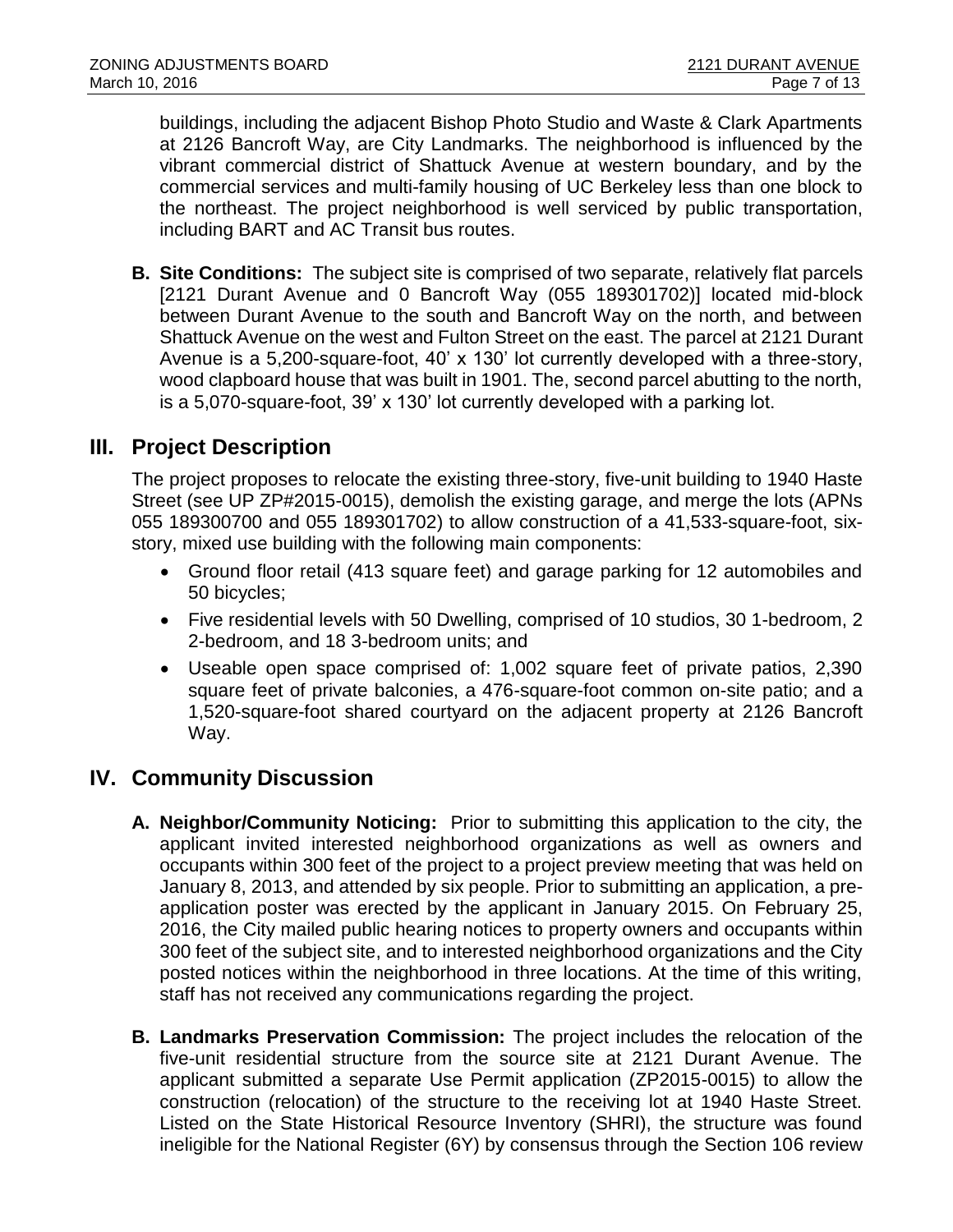process for the AC Transit Bus Rapid Transit project in 2006. Staff referred the relocation to the Commission under BMC 23E.12.020, which states that the Design Review Committee or staff has responsibility for design review of projects which involve a structure listed on the SHRI, and such applications shall be referred to the LPC for comment prior to the approval of the Design Review application. At the October 1, 2015 LPC meeting, the LPC provided advisory comments and concurred with the Historic Resource Evaluation prepared by Left Coast Architectural History (revised September 22, 2015), that the house to be relocated does not possess sufficient historical significance to qualify as a historic resource for individual listing in the California Register of Historical Resources, or as a Berkeley Landmark. Further, the HRE concludes that the house does not coincide closely enough in age, use, character, or associations with neighboring Landmarks and buildings to be considered a Structure of Merit. No vote is required for advisory comments.

#### **C. Design Review Committee:**

The Design Review Committee (DRC) reviewed the project on October 15, 2015 and voted to continue the project with recommendations for redesign (5-0-0-2). The applicant responded to the recommendations and submitted revised drawings on November 5, 2015, which the DRC reviewed at its November 19, 2015 meeting. At the meeting DRC made a favorable recommendation to ZAB (7-0-0-0) with direction for Final Design Review.

# **V. Issues and Analysis**

**A. Issue 1:** Relocation of Residential Building – The project proposes to relocate the existing five-unit, rent controlled residential building from 2121 Durant Avenue to a receiving lot located at 1940 Haste Street. The relocation of a building from a lot is considered a demolition for purposes of the Zoning Ordinance (BMC 23C.08.060). The proposal to relocate the building meets the demolition findings of BMC Section 23C.08.010.B (General Requirements), which requires that the Board may approve the "demolition of dwelling units only if it finds that the elimination of the dwelling units would not be materially detrimental to the housing needs and public interest of the affected neighborhood and the City." Section 23C.08.020.B (Demolition of Buildings with Residential Uses) provides that the Board may approve the demolition of a dwelling unit if it finds that "the demolition is necessary to permit construction approved pursuant to this Ordinance, of at least the same number of dwelling units as the demolished structure." In this case, the demolition would be followed by the construction of 50 new dwelling units with a net addition of 45 housing units for the City of similar size to the units being relocated.

The Board is not required to make Findings for the elimination of rent controlled units, as the Chief Building Official confirmed that the relocation of the existing building would not require a new Certificate of Occupancy and would, therefore, not lose its rent controlled status. The five rent controlled units would be relocated from the source lot (2121 Durant) to the receiving lot (1940 Haste).

Aside from preserving the existing stock of rent controlled units, as discussed in further detail below ("Density Bonus"), the project is required to replace the five rent controlled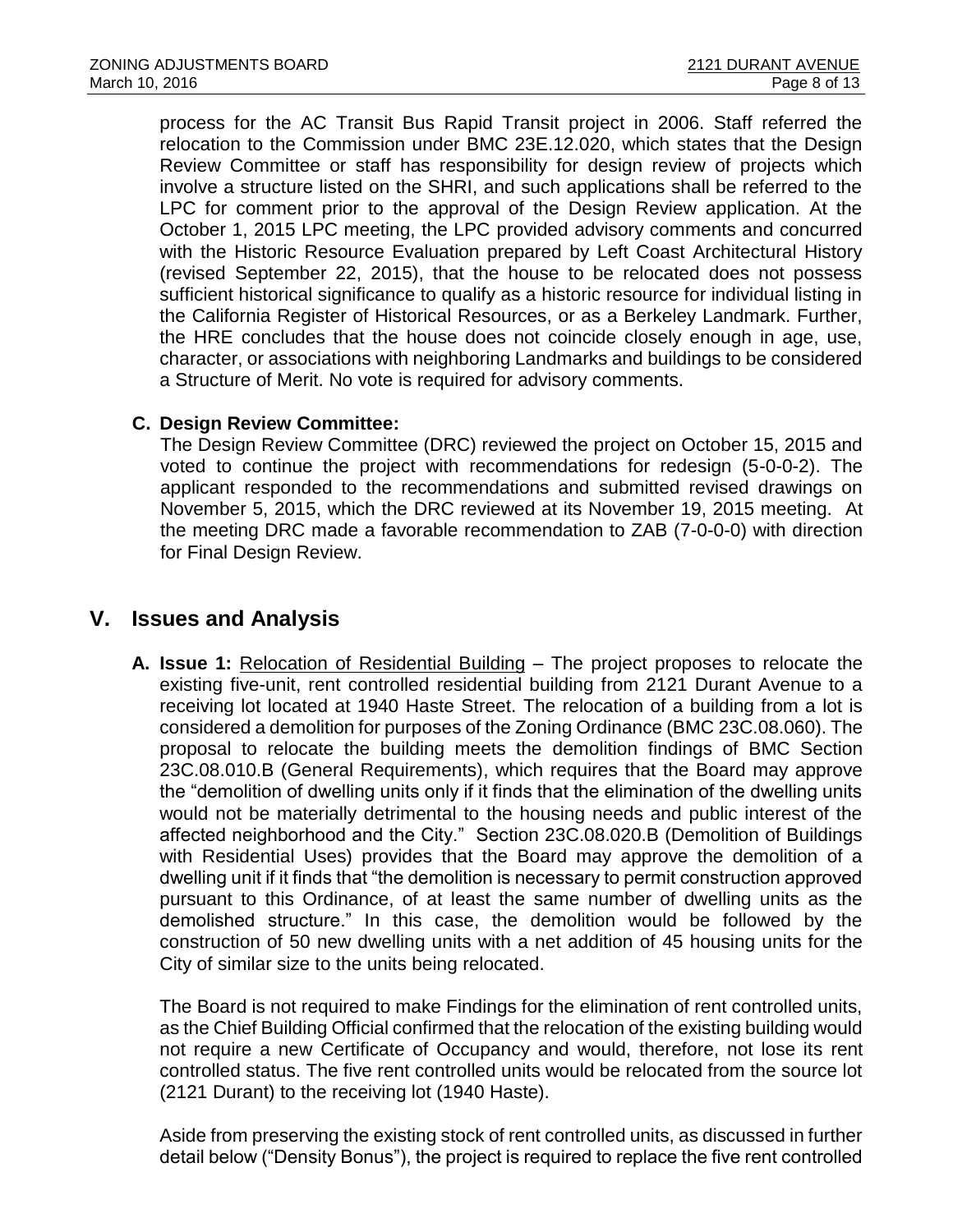units on the receiving site as well, with units of equivalent size or type, or both, to be made available at affordable rent, and occupied by, persons and families in the same or lower income category. The replacement units are subject to a recorded affordability restriction for at least 55 years.

**B. Issue 2:** Density Bonus – Based on the developer's commitment to include below market rate (BMR) units in the project, the project qualifies for a density bonus. Using the project plans originally submitted by the applicant in January 2015, staff calculated a "base project" of 36,825 square feet, with a total of 44 (44.21) "base" dwelling units for this site. The Base Project is the version of the project that could be built without any modification of development standards under the Zoning Ordinance, using the average unit size proposed by the applicant. The current calculation is derived from the number of those average sized-units that could be accommodated in within the 50 foot height limit of the C-DMU Buffer subarea and the 60-foot height limit of the C-DMU Outer Core subarea.

Based on the applicant's commitment to provide seven percent (7%) of the base project, or three units, affordable to Very Low Income families (< 50% AMI), the project qualifies for a 25 percent density bonus, or 11 units, for a total of 52 dwelling units. The applicant has elected, however, to construct a total of 50 units. The project's density bonus calculations and illustrative graphics are provided in Attachment 3.

In order to accommodate the density bonus units, the applicant proposes to construct a full sixth story with a maximum roof height of 63 feet. Although permissible up to 75 feet with Use Permit approval in the Outer Core subarea, the proposal requires a waiver for height for the portion of the building within the Buffer subarea.<sup>2</sup>

Additionally, pursuant to California Assembly Bill, approved September 27, 2014, as the subject site currently houses five rent controlled units, the project will need to replace all five units with at least the same number of units of equivalent size or type, or both, to be made available at affordable rent, and occupied by, persons and families in the same or lower income category. $3$  The replacement units are inclusive of those which qualify for the density bonus. The project, therefore, will provide two additional income restricted units, subject to a recorded affordability restriction for at least 55 years. The recorded restriction will ensure a level and duration of affordability that typically exceeds that of existing rent controlled units.

**C. Issue 3:** Neighborhood Compatibility –The subject site is located within, and surrounded by the Downtown Mixed Use District and is split zoned between the Outer Core and Buffer Subareas. Downtown Mixed-Use District. The neighborhood is a mixed residential and commercial district with a range of predominantly four- to fivestory buildings; the one exception being the adjacent one-story Bishop Photo studio at 2125 Durant Avenue. Several of the buildings, including the adjacent Bishop Photo Studio and Waste & Clark Apartments at 2126 Bancroft Way, are City Landmarks.

l

 $2$  Government Code Section 65915(e)(1) allows an applicant to submit to the City a proposal for waiver or reduction of any development standard, and states that in no case may a city apply any development standard that will have the effect of physically precluding the construction of a housing development project that qualifies for a density bonus.

<sup>3</sup> Government Code Section 65915(c)(3).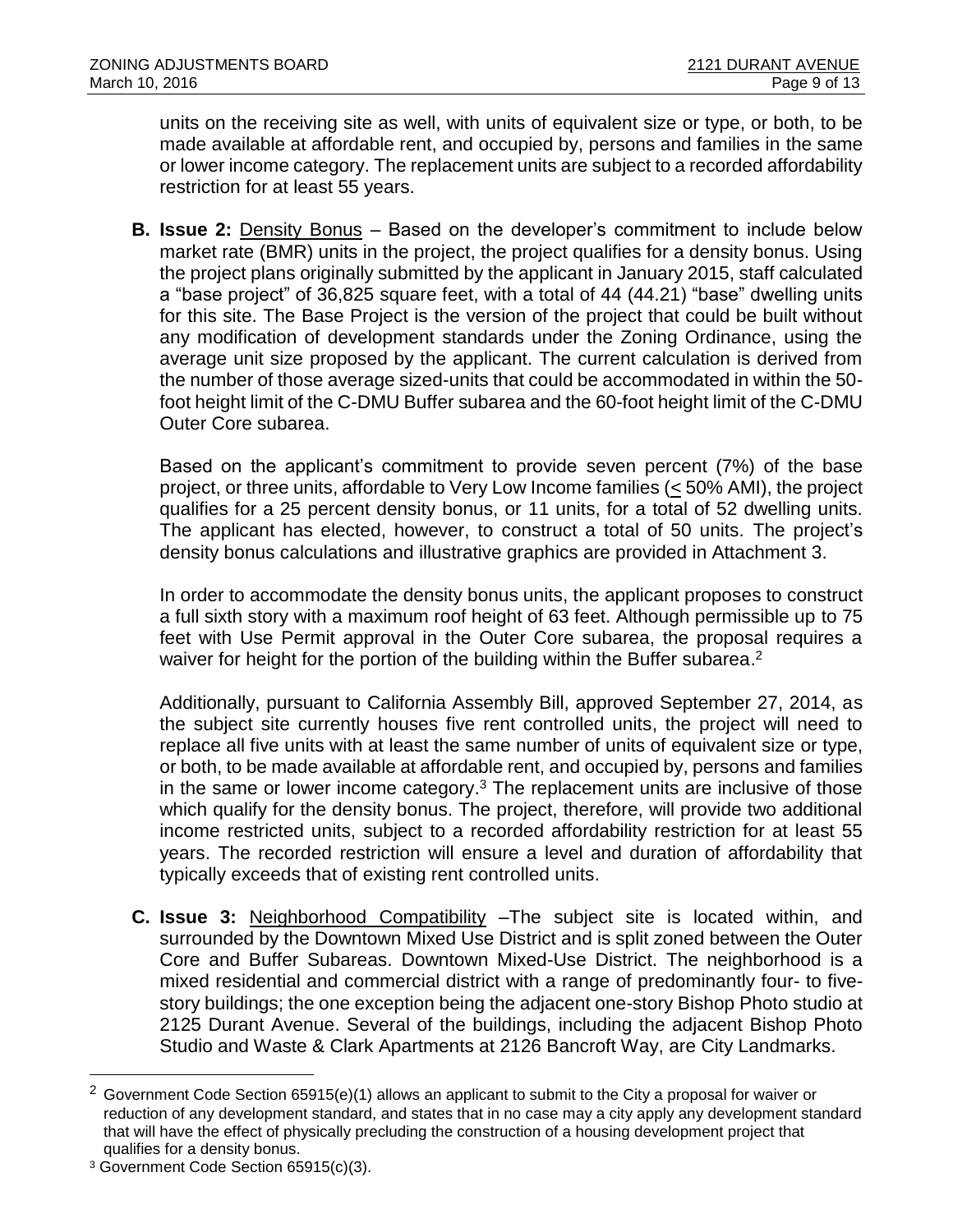The project design uses a clever mix of articulation, balconies, and changes in color and material to both minimize the massing impacts and respect the scale of the smaller adjacent landmarks to the east while maximizing the development potential of a site that is fairly constrained in width. The Landmarks Preservation Commission reviewed the project for its interface with the adjacent Landmark buildings and found no detriment.

- **D. Issue 4:** Useable Open Space In order to provide the maximum amount of Useable Open Space practicable for this narrow in-fill site, the applicant is proposing a combination of balconies, and small private and common patios on-site, as well as proposing a developed, 2,000-square-foot common courtyard on the neighboring property to the east at 2126 Bancroft, the six-unit Waste & Clark Apartment property. At a requirement of 80 square feet of Useable Open Space per dwelling unit, the common courtyard exceeds the current 480-square-foot requirement for the six existing dwelling units, and could contribute 1,520 square feet of Useable Open Space for the proposed development. Both properties are owned by the same party, and a condition of project approval includes filing an access easement on 2126 Bancroft for use of the residents next door. The benefit of this arrangement is that it will transform what is currently an unimproved dirt area into a developed passive recreational courtyard with outdoor seating on concrete pavers and new landscaping that will be an amenity for residents of both properties.
- **E. Issue 5:** Sunlight/Shadows The project proposes to construct a six-story, 63-foot building on what currently houses one three-story wood building and a paved parking lot. As such, the project will create greater shadowing impacts over existing conditions. To assess the shadowing impacts, the applicant submitted shadow studies for the project (see Attachment 2). The studies illustrate that under current conditions, the neighboring properties receive minimal shading impacts from the existing development on the subject site; shading impacts increase with the planned development.

Due to the north/south orientation of the relatively narrow (40') subject site that is wedged between predominantly four and five story buildings, the shading from the proposed project will, for the most part, be subsumed by existing shading. The properties most affected by new shading will be the one-story Bishop Photo Studio structure located immediately to the east of the subject site at 2125 Durant and the four-story mixed use building just beyond at 2310 Durant. As the new shading will be limited to the evening hours of the summer months only, and as the new shading on the Bishop studio will only affect the structure's roof the increase in shading on these properties is minimal and below what is to be expected in the Berkeley downtown urbanized area. Shadow impacts are, therefore, found to be non-detrimental.

**F. Issue 4:** Parking/Traffic – The project proposes 13 vehicle parking spaces in the ground level garage. This is four spaces less than the 17 spaces required for 50 dwelling units (1 space per 3 dwelling units). In accordance with the City's Climate Action Plan, as well as to advance more general sustainability goals, the new C-DMU zoning district employs strategies to reduce vehicle reliance and promote alternative modes of transportation. In accordance with these policies, the District allows the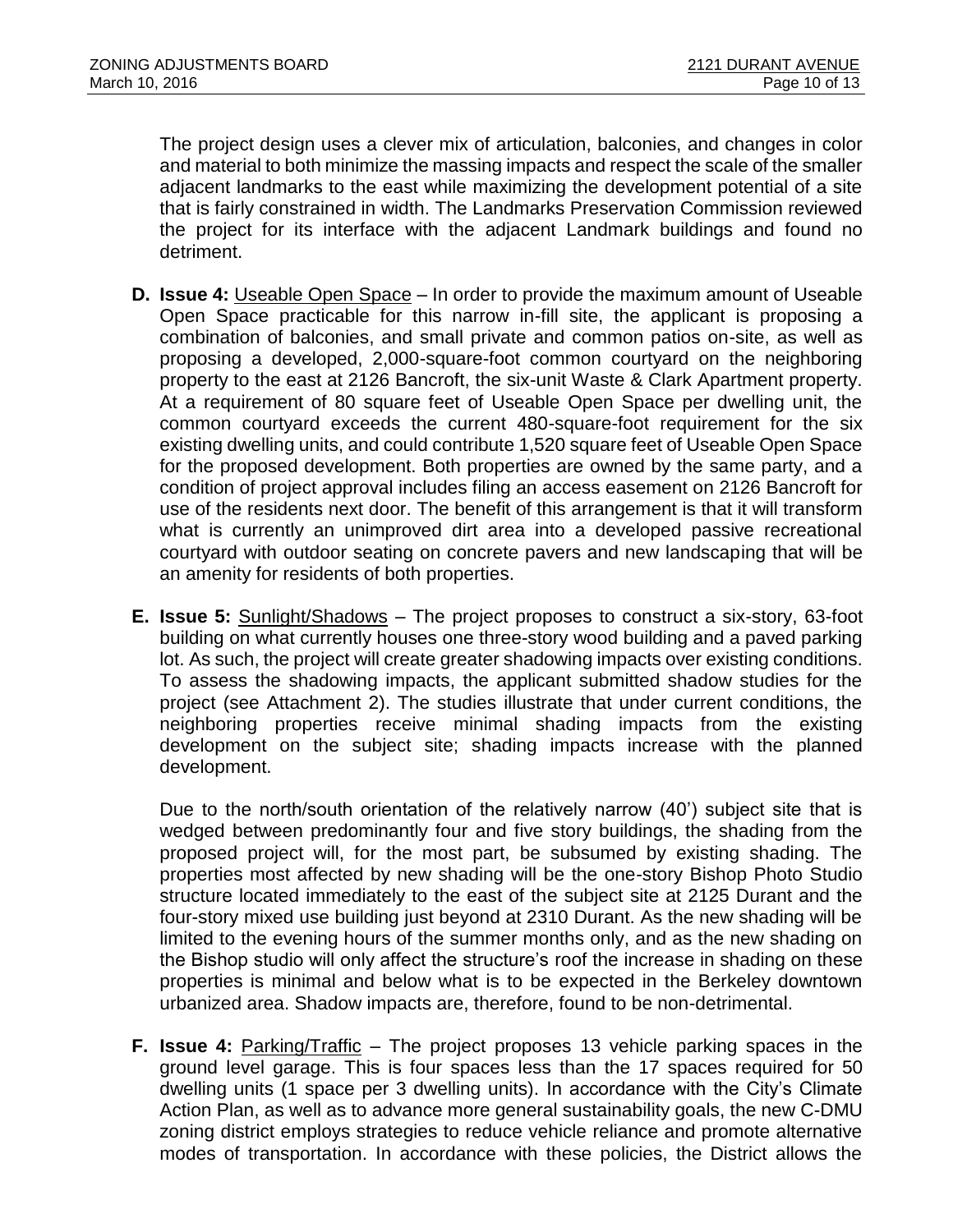l

reduction of parking spaces in exchange for an in-lieu fee payment per every waived space. The \$60,000 in-lieu fee will support a fund established by the City to provide structured parking in the downtown or be used for a variety of enhanced transit and transportation demand management programs based on Downtown Area Plan Policy  $AC-1.3.<sup>4</sup>$ 

Additionally, as required by the new zoning standards and as conditioned in the project approval, parking spaces will be leased separately from the units; one space must be offered and made available free of charge to a vehicle sharing service provider; occupants of the building will not be eligible for Residential Parking Permits (RPP); and the property owner will be required to provide one of the following transportation benefits at no cost to every residential unit: a pass for unlimited local bus transit service, or a functionally equivalent transit benefit in an amount at least equal to the price of a non-discounted unlimited monthly local bus pass.

The project also includes 50 secure bicycle parking spaces in the garage, while none are required by the District provisions. The abundance of bicycle parking, the provision of transit passes, the ineligibility for RPPs, as well as the project's proximity to public transit, jobs, goods and services, and the University, will help reduce car ownership and help ensure that parking demand does not exceed the project's parking supply.

Traffic impacts for the projected Downtown build out was analyzed as part of the Final Environmental Impact Report for the Berkeley Downtown Area Plan (April 2009, State Clearinghouse Number 2008102032). The subject project was included in the projected build out (it would bring the total of approved housing units within the Downtown Area to 448, which is less than 15% of the anticipated 3,100 new units). The Traffic Engineer determined that, due to the small scale of this project, significance criteria are not expected to be exceeded for any intersections or residential streets, and a Traffic Impact Analysis was not required.

Staff, therefore, does not believe that there will be undue parking and traffic impacts to the neighborhood.

- **G. General Plan Consistency:** The 2002 General Plan contains several policies applicable to the project, including the following:
	- 1. Policy LU-3 Infill Development: Encourage infill development that is architecturally and environmentally sensitive, embodies principles of sustainable planning and construction, and is compatible with neighboring land uses and architectural design and scale.
	- 2. Policy UD-17 Design Elements: In relating a new design to the surrounding area, the factors to consider should include height, massing, materials, color, and detailing or ornament.
	- 3. Policy UD-24 Area Character: Regulate new construction and alterations to ensure that they are truly compatible with and, where feasible, reinforce the desirable design characteristics of the particular area they are in.

Resolution No. 66,178-N.S. set the in-lieu parking fee for the Downtown Plan Area in a graduated range from \$15,000 to \$30,000 per space, with spaces 1-5 costing \$15,000 per space, spaces 6-15 costing \$20,000 per space, spaces 16-25 costing \$25,000 per space and spaces 26 and up costing \$30,000 per space.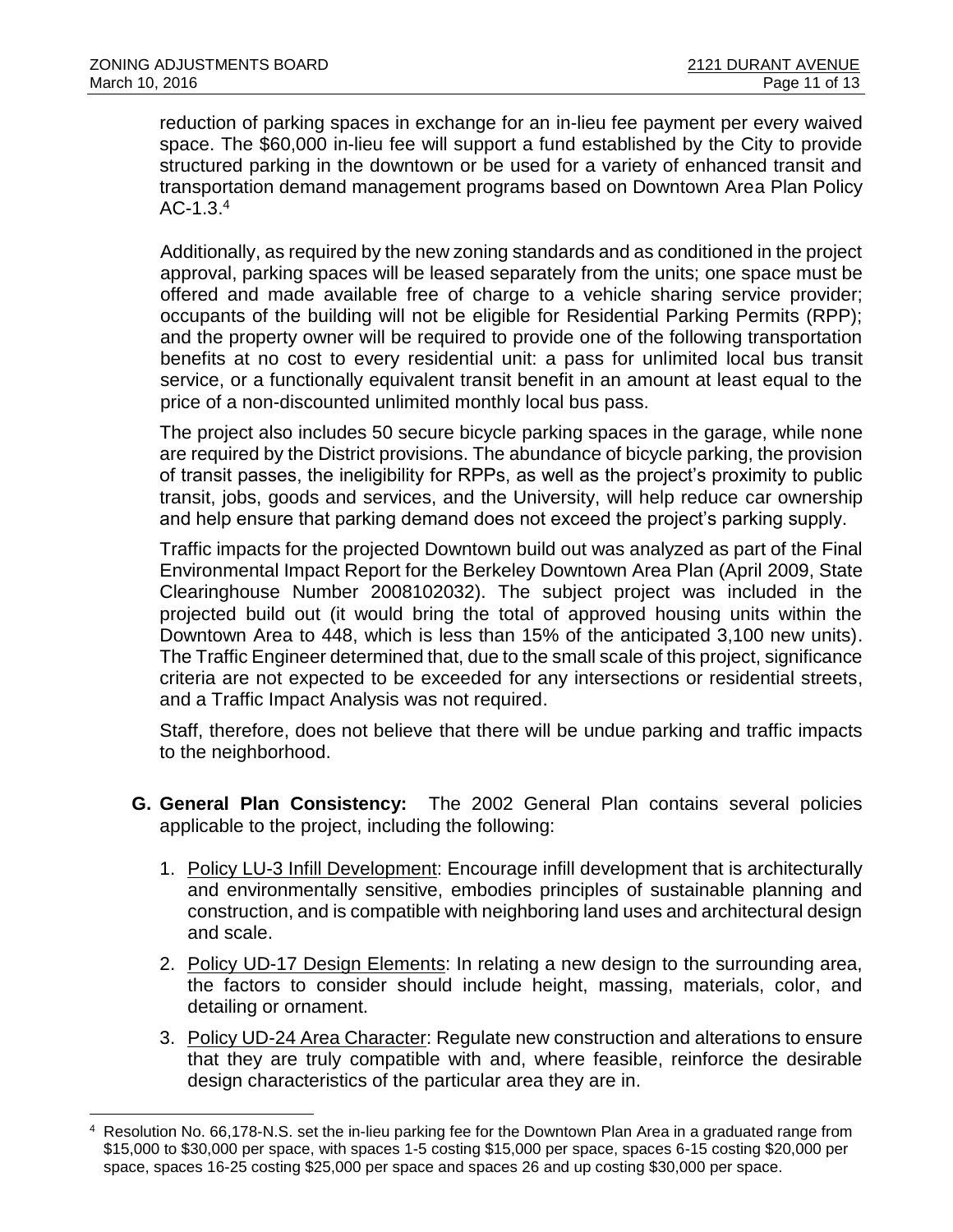Staff Analysis: Please see discussion under Key Issue 3 above.

4. Policy H-19–Regional Housing Needs: Encourage housing production adequate to meet the housing production goals established by ABAG's Regional Housing Needs Determination for Berkeley.

Staff Analysis: The project would provide a total of 50 new dwelling units, five of which will be below market rate. The project will, therefore, help the City to meet its general housing goals.

5. Policy UD-32–Shadows: New buildings should be designed to minimize impacts on solar access and minimize detrimental shadows.

Staff Analysis: Please see discussion under Key Issue 5 above.

- 6. Policy H-13 Energy Efficiency: Improve the safety and energy efficiency of new and existing homes and apartments.
- 7. Policy EM-5 "Green" Buildings: Promote and encourage compliance with "green" building standards.
- 8. Policy UD-33 Sustainable Design: Promote environmentally sensitive and sustainable design in new buildings.

Staff Analysis: Pursuant to BMC Section 23E.68.085 and Policy LU-2.1 of the Downtown Area Plan (see below), building construction will attain a LEED Gold rating or higher as defined by the U.S. Green Building Council (USGBC).

- **H. Plan Consistency:** The Downtown Area Plan, adopted in March 2012, also contains several policies applicable to the project, including the following:
	- 1. Policy ES-2.1 Contributions Required of All Development: New buildings and substantial additions, regardless of height, shall provide the following public benefits, except as noted for historic rehabilitations and adaptive re-use of existing buildings.

Staff Analysis: The project provides all public benefits that were required by Council in the C-DMU zoning, including LEED Gold rating or equivalent, on-site public open space, car share spaces, and transit passes. These benefits are required in the proposed conditions of approval.

- 2. Policy LU-3.1 Housing Needs: Accommodate a significant portion of Berkeley's share of regional housing growth as defined by Regional Housing Needs Assessments (RHNA) within the Core Area, Outer Core, Corridor, and Buffer areas, as compared with other appropriate areas in Berkeley.
- 3. Policy LU-3.2 Housing Diversity & Affordability: Offer diverse housing opportunities for persons of different ages and incomes, households of varying size and the disabled, and give Downtown a significant role in meeting Berkeley's continuing need for additional housing, especially affordable housing.